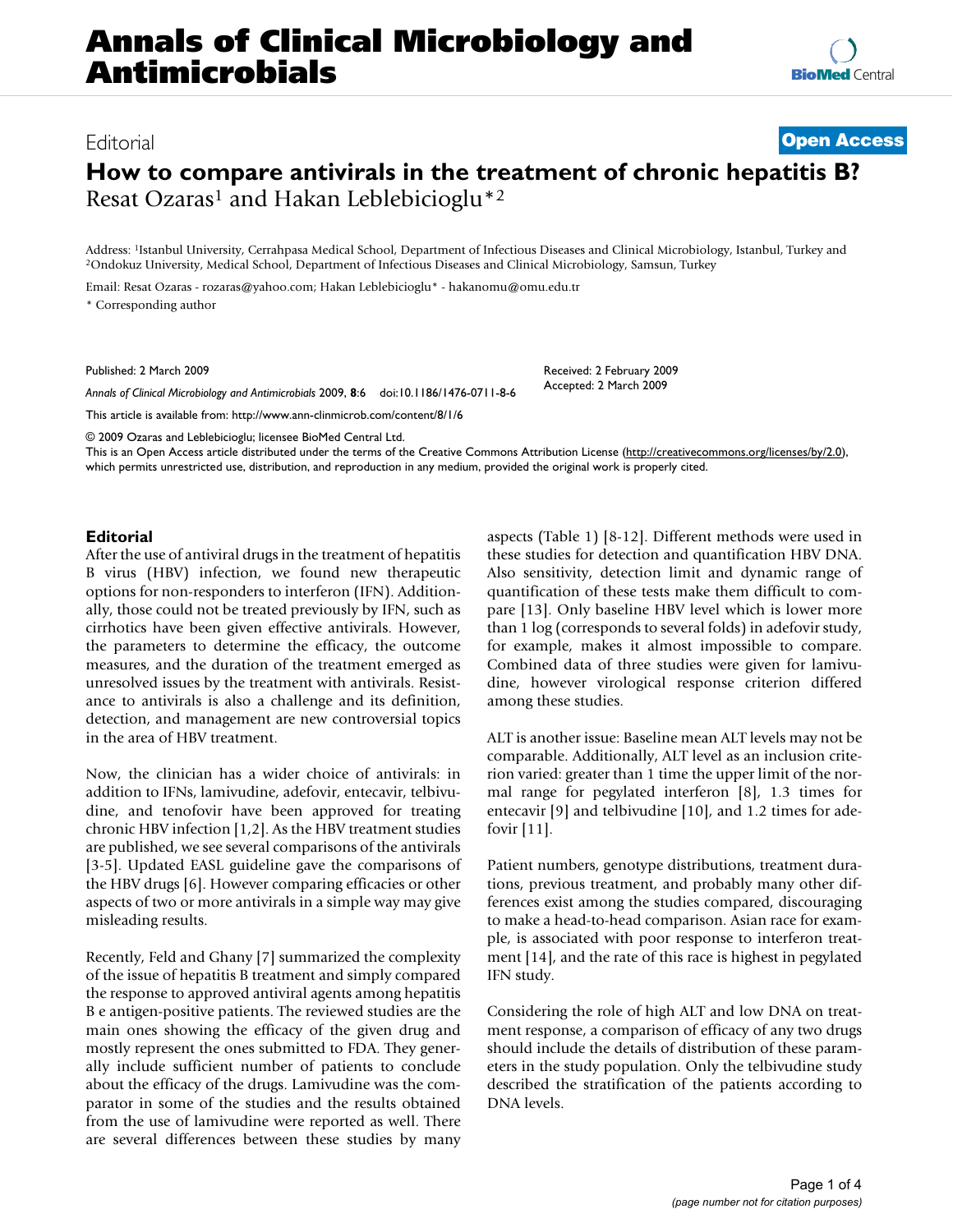|                                                   | Pegylated-IFN- $\alpha$ 2a,<br>180 µg once Weekly<br>[8] | Lamivudine<br>$100$ mg/d<br>$[8-10]$                             | <b>Adefovir</b><br>$10 \text{ mg/d}$<br>$[11]$ | <b>Entecavir</b><br>$0.5 \text{ mg/d}$<br>[9] | <b>Telbivudine</b><br>$600$ mg/d<br>$[10]$ | <b>Tenofovir</b><br>$300$ mg/d<br>$[12]$   |
|---------------------------------------------------|----------------------------------------------------------|------------------------------------------------------------------|------------------------------------------------|-----------------------------------------------|--------------------------------------------|--------------------------------------------|
|                                                   |                                                          |                                                                  |                                                |                                               |                                            |                                            |
| Mean age (years)                                  | 32.5                                                     | 31.6 to 35                                                       | 34                                             | 35                                            | 32                                         | 34                                         |
| Male gender (%)                                   | 79                                                       | 74 to 79                                                         | 76                                             | 77                                            | 74                                         | 68                                         |
| Asian race (%)                                    | 87                                                       | 57 to 87                                                         | 60                                             | 58                                            | 82                                         | 36                                         |
| Patient number                                    | 271                                                      | 272 to 463                                                       | 7                                              | 354                                           | 399                                        | 176                                        |
| Previous treatment                                | Conventional IFN 11%.<br>lamivudine 11%                  | Conventional IFN 11%/IFN 13%<br>and lamivudine 3%/NA             | <b>IFN</b><br>(24% among all arms)             | IFN 13% and lamivudine 3%                     | <b>NA</b>                                  | IFN 17%, lamivudine or<br>emtricitabine 5% |
| Baseline HBV-DNA ( $log_{10}$ cp/ml)              | 9.9                                                      | 9.5 to 10.1                                                      | 8.25                                           | 9.62                                          | 9.51                                       | 8.64                                       |
| <b>Baseline ALT</b>                               | 114.6                                                    | 102 to 159                                                       | 139                                            | 140.5                                         | 146                                        | 142                                        |
| Baseline necro-inflammatory score                 | <b>NA</b>                                                | 7.3 to 7.7                                                       | 7.37                                           | 7.8                                           | 7                                          | 8.3                                        |
| Baseline fibrosis score                           | <b>NA</b>                                                | 2.2 to 2.3                                                       | 1.64                                           | 2.3                                           | 2.2                                        | 2.3                                        |
| Genotypes<br>(%, A/B/C/D/others)                  | 8/28/60/3/1                                              | 7/30/58/4/1 (ref 8) 28/22/25/15/<br>$II$ (ref 9)                 | <b>NA</b>                                      | 27/19/31/10/13                                | <b>NA</b>                                  | 24/14/25/32/5                              |
| Treatment duration (weeks)                        | 48                                                       | 48 to 52                                                         | 48                                             | 48                                            | 52                                         | 48                                         |
| Virological response criterion (HBV<br>DNA level) | <400 cp/ml                                               | <400 cp/ml (ref 8), <0.7 MEq/ml<br>(ref 10), <300 cp/ml (ref 10) | $<$ 300 cp/ml                                  | $<$ 0.7 MEg/ml                                | $<$ 300 cp/ml                              | $<$ 400 cp/ml                              |

IFN: interferon, NA: not available, MEq/ml: mili-equivalent/mililiter, cp/ml: copies/milliliter.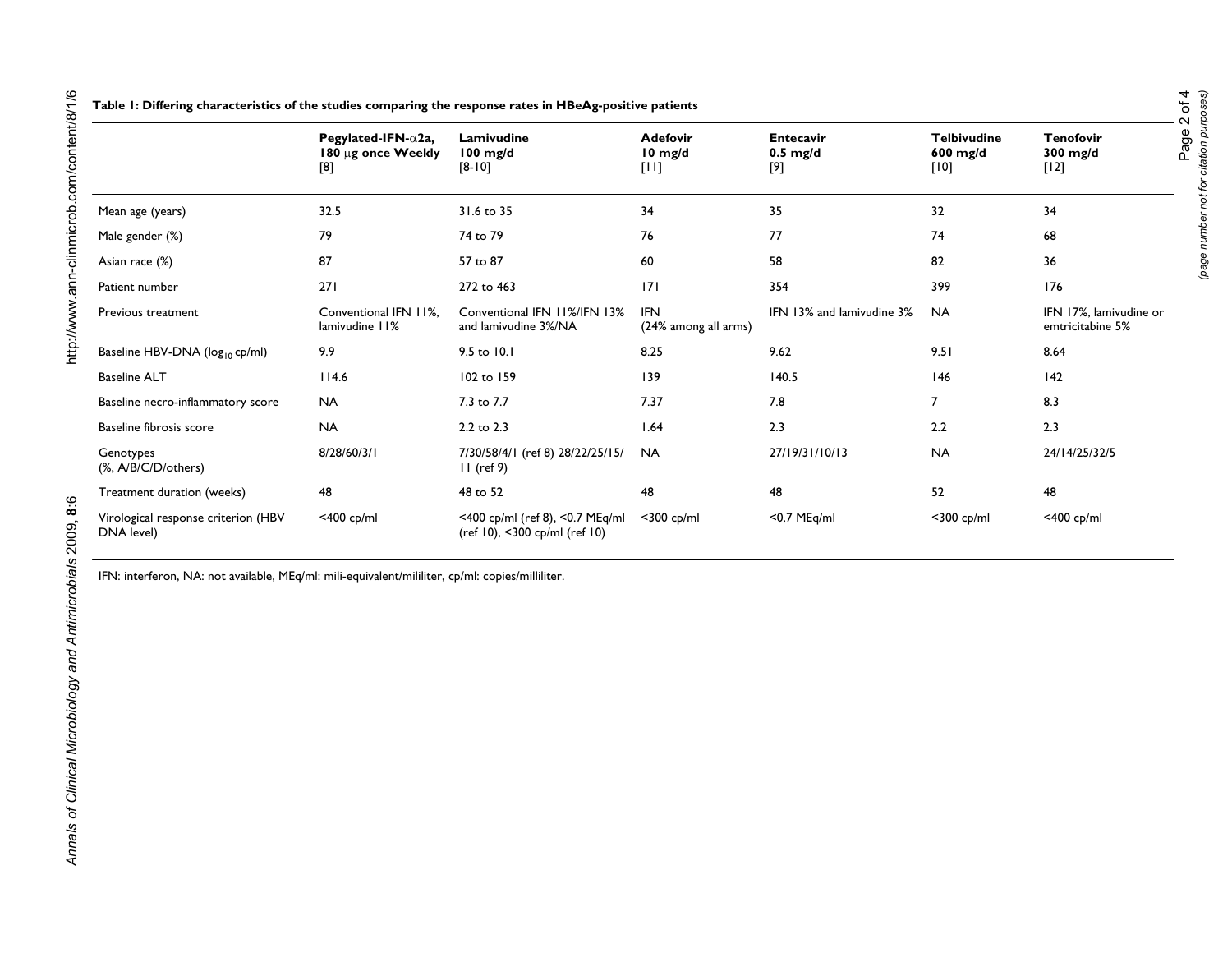Resistance is another important issue in the treatment of HBV with antivirals. The published clinical trials have used varying definitions of efficacy, failure, and resistance based on different measures of virologic responses [15]. If we analyze the resistance outcomes in the studies, we see that although some studies included all patients to the tests for antiviral resistance [16,17] some others included only those with a viral rebound [18,19]. The methods used to detect the resistance also differ: Although the majority of the studies used direct sequencing [20], restriction fragment length polymorphism [21] and line-probe, matrix-assisted laser desorption/ionization time-of-flight mass spectrometry [22] were used in some others. Study design differs in the studies and reported resistance rates should be evaluated regarding the design. In entecavir study, patients who had a response (defined by an HBV DNA level below 0.7 megaequivalents [MEq] per milliliter and HBeAg loss) or a nonresponse (defined by an HBV DNA level of 0.7 MEq per milliliter or greater) discontinued study treatment at week 52 [9]. Patients who had only a virologic response (defined by an HBV DNA level below 0.7 MEq per milliliter and no HBeAg loss) were offered continued study therapy for up to 96 weeks. This design, especially discontinuation of the therapy in nonresponders may decrease the risk of resistance. This unique feature of the study may underestimate the resistance.

Studies in HBeAg-negative patients may have similar problems, especially in inclusion criteria and response definitions [23]. A review defined virological response as "decrease of serum HBV DNA to PCR-undetectable levels (preferably) or <2000 IU/mL (4 log10 copies/mL) [5]. The entecavir study used "HBV DNA <300 copies/ml by PCR assay" [24] and the adefovir study used "<400 copies/ml" [25]. Clevudine study, finally, used hybride capture with lower limit of detection of <4700 copies/mL and then if it remains undetectable, used PCR with lower limit of detection of 300 copies/mL [26].

A simple comparison of several drugs in differing study characteristics may not give reliable conclusive information to the reader. Unless randomizing the patients in the same study design, it seems difficult to compare the efficacies of any given drugs. When giving such comparisons, the reader should be warned against the difference among study characteristics and better, the main differences should also be included.

## **Competing interests**

The authors declare that they have no competing interests.

## **References**

- 1. Lok AS, McMahon BJ: **[Chronic hepatitis B.](http://www.ncbi.nlm.nih.gov/entrez/query.fcgi?cmd=Retrieve&db=PubMed&dopt=Abstract&list_uids=17256718)** *Hepatology* 2007, **45:**507-39.
- 2. European Association For The Study Of The Liver: **[EASL Clinical](http://www.ncbi.nlm.nih.gov/entrez/query.fcgi?cmd=Retrieve&db=PubMed&dopt=Abstract&list_uids=19054588) [Practice Guidelines: Management of chronic hepatitis B.](http://www.ncbi.nlm.nih.gov/entrez/query.fcgi?cmd=Retrieve&db=PubMed&dopt=Abstract&list_uids=19054588)** *J Hepatol* 2009, **50:**227-42.
- 3. Keeffe EB, Dieterich DT, Han SH, Jacobson IM, Martin P, Schiff ER, Tobias H: **[A treatment algorithm for the management of](http://www.ncbi.nlm.nih.gov/entrez/query.fcgi?cmd=Retrieve&db=PubMed&dopt=Abstract&list_uids=18845489) [chronic hepatitis B virus infection in the United States: 2008](http://www.ncbi.nlm.nih.gov/entrez/query.fcgi?cmd=Retrieve&db=PubMed&dopt=Abstract&list_uids=18845489) [update.](http://www.ncbi.nlm.nih.gov/entrez/query.fcgi?cmd=Retrieve&db=PubMed&dopt=Abstract&list_uids=18845489)** *Clin Gastroenterol Hepatol* 2008, **6:**1315-41.
- 4. Dusheiko G, Antonakopoulos N: **[Current treatment of hepatitis](http://www.ncbi.nlm.nih.gov/entrez/query.fcgi?cmd=Retrieve&db=PubMed&dopt=Abstract&list_uids=17502343) [B.](http://www.ncbi.nlm.nih.gov/entrez/query.fcgi?cmd=Retrieve&db=PubMed&dopt=Abstract&list_uids=17502343)** *Gut* 2008, **57:**105-24.
- 5. Papatheodoridis GV, Manolakopoulos S, Dusheiko G, Archimandritis AJ: **[Therapeutic strategies in the management of patients](http://www.ncbi.nlm.nih.gov/entrez/query.fcgi?cmd=Retrieve&db=PubMed&dopt=Abstract&list_uids=18053766) [with chronic hepatitis B virus infection.](http://www.ncbi.nlm.nih.gov/entrez/query.fcgi?cmd=Retrieve&db=PubMed&dopt=Abstract&list_uids=18053766)** *Lancet Infect Dis* 2008, **8:**167-78.
- 6. European Association for the Study of the Liver: **[EASL Clinical](http://www.ncbi.nlm.nih.gov/entrez/query.fcgi?cmd=Retrieve&db=PubMed&dopt=Abstract&list_uids=19054588) [Practice Guidelines: Management of chronic hepatitis B.](http://www.ncbi.nlm.nih.gov/entrez/query.fcgi?cmd=Retrieve&db=PubMed&dopt=Abstract&list_uids=19054588)** *J Hepatol* 2009, **50:**.
- 7. Feld JJ, Ghany MG: **[Evolution of therapy for chronic hepatitis B:](http://www.ncbi.nlm.nih.gov/entrez/query.fcgi?cmd=Retrieve&db=PubMed&dopt=Abstract&list_uids=18056667) [progressing from the simple to the complex.](http://www.ncbi.nlm.nih.gov/entrez/query.fcgi?cmd=Retrieve&db=PubMed&dopt=Abstract&list_uids=18056667)** *Ann Intern Med* 2007, **147:**806-8.
- 8. Lau GK, Piratvisuth T, Luo KX, Marcellin P, Thongsawat S, Cooksley G, Peginterferon Alfa-2a HBeAg-Positive Chronic Hepatitis B Study Group, *et al.*: **[Peginterferon alfa-2a, lamivudine, and the com](http://www.ncbi.nlm.nih.gov/entrez/query.fcgi?cmd=Retrieve&db=PubMed&dopt=Abstract&list_uids=15987917)[bination for HBeAg-positive chronic hepatitis B.](http://www.ncbi.nlm.nih.gov/entrez/query.fcgi?cmd=Retrieve&db=PubMed&dopt=Abstract&list_uids=15987917)** *N Engl J Med* 2005, **352:**2682-95.
- 9. Chang TT, Gish RG, de Man R, Gadano A, Sollano J, Chao YC, BEHoLD AI463022 Study Group, *et al.*: **[A comparison of entecavir](http://www.ncbi.nlm.nih.gov/entrez/query.fcgi?cmd=Retrieve&db=PubMed&dopt=Abstract&list_uids=16525137) [and lamivudine for HBeAg-positive chronic hepatitis B.](http://www.ncbi.nlm.nih.gov/entrez/query.fcgi?cmd=Retrieve&db=PubMed&dopt=Abstract&list_uids=16525137)** *N Engl J Med* 2006, **354:**1001-10.
- 10. Lai CL, Gane E, Liaw YF, Thongsawat S, Wang Y, *et al.*: **Telbivudine vs. lamivudine for chronic hepatitis B: first-year results from the international phase III Globe trial [Abstract].** *Hepatology* 2005, **42:**748A.
- 11. Marcellin P, Chang TT, Lim SG, Tong MJ, Sievert W, Shiffman ML, Adefovir Dipivoxil 437 Study Group, *et al.*: **[Adefovir dipivoxil for](http://www.ncbi.nlm.nih.gov/entrez/query.fcgi?cmd=Retrieve&db=PubMed&dopt=Abstract&list_uids=12606735) [the treatment of hepatitis B e antigen positive chronic hep](http://www.ncbi.nlm.nih.gov/entrez/query.fcgi?cmd=Retrieve&db=PubMed&dopt=Abstract&list_uids=12606735)[atitis B.](http://www.ncbi.nlm.nih.gov/entrez/query.fcgi?cmd=Retrieve&db=PubMed&dopt=Abstract&list_uids=12606735)** *N Engl J Med* 2003, **348:**808-16.
- 12. Marcellin P, Heathcote EJ, Buti M, Gane E, de Man RA, Krastev Z, *et al.*: **[Tenofovir disoproxil fumarate versus adefovir dipivoxil](http://www.ncbi.nlm.nih.gov/entrez/query.fcgi?cmd=Retrieve&db=PubMed&dopt=Abstract&list_uids=19052126) [for chronic hepatitis B.](http://www.ncbi.nlm.nih.gov/entrez/query.fcgi?cmd=Retrieve&db=PubMed&dopt=Abstract&list_uids=19052126)** *N Engl J Med* 2008, **359:**2442-55.
- 13. Valsamakis A: **[Molecular Testing in the Diagnosis and Manage](http://www.ncbi.nlm.nih.gov/entrez/query.fcgi?cmd=Retrieve&db=PubMed&dopt=Abstract&list_uids=17630333)[ment of Chronic Hepatitis B.](http://www.ncbi.nlm.nih.gov/entrez/query.fcgi?cmd=Retrieve&db=PubMed&dopt=Abstract&list_uids=17630333)** *Clin Microbiol Rev* 2007, **20:**426-39.
- 14. Lai CL: **[Antiviral therapy for hepatitis B and C in Asians.](http://www.ncbi.nlm.nih.gov/entrez/query.fcgi?cmd=Retrieve&db=PubMed&dopt=Abstract&list_uids=10382633)** *J Gastroenterol Hepatol* 1999, **14(Suppl):**S19-21.
- 15. Pawlotsky JM, Dusheiko G, Hatzakis A, Lau D, Lau G, Liang TJ, Locarnini S, Martin P, Richman DD, Zoulim F: **[Virologic monitor](http://www.ncbi.nlm.nih.gov/entrez/query.fcgi?cmd=Retrieve&db=PubMed&dopt=Abstract&list_uids=18242209)[ing of hepatitis B virus therapy in clinical trials and practice:](http://www.ncbi.nlm.nih.gov/entrez/query.fcgi?cmd=Retrieve&db=PubMed&dopt=Abstract&list_uids=18242209) [recommendations for a standardized approach.](http://www.ncbi.nlm.nih.gov/entrez/query.fcgi?cmd=Retrieve&db=PubMed&dopt=Abstract&list_uids=18242209)** *Gastroenterology* 2008, **134:**405-15.
- 16. Colonno RJ, Rose R, Baldick CJ, Levine S, Pokornowski K, Yu CF, *et al.*: **[Entecavir res6istance is rare in nucleoside naive patients](http://www.ncbi.nlm.nih.gov/entrez/query.fcgi?cmd=Retrieve&db=PubMed&dopt=Abstract&list_uids=17133475) [with hepatitis B.](http://www.ncbi.nlm.nih.gov/entrez/query.fcgi?cmd=Retrieve&db=PubMed&dopt=Abstract&list_uids=17133475)** *Hepatology* 2006, **44:**1656-1665.
- 17. Westland C, Yang H, Delaney WE IV, Gibbs C, Miller M, Wulfsohn M, *et al.*: **[Week 48 resistance surveillance in two phase 3 clinical](http://www.ncbi.nlm.nih.gov/entrez/query.fcgi?cmd=Retrieve&db=PubMed&dopt=Abstract&list_uids=12829991) [studies of adefovir dipivoxil for chronic hepatitis B.](http://www.ncbi.nlm.nih.gov/entrez/query.fcgi?cmd=Retrieve&db=PubMed&dopt=Abstract&list_uids=12829991)** *Hepatology* 2003, **38:**96-103.
- 18. Colonno R, Rose F, CJ B: **High barrier to resistance results in no emergence of entecavir resistance in nucloside-naive subjects during the first two years of therapy [Abstract 490].** *J Hepatol* 2006, **44(Suppl 1):**S182.
- 19. Lai C, Gane E, Liaw Y-F, Thongawat S, Wang Y, Heathcote E, *et al.*: **Telbivudine (LDT) vs. lamivudine for chronic hepatitis B: first-year results from the International Phase III Globe Trial [Abstract].** *Hepatology* 2005, **42(Suppl):**748A.
- 20. Lok AS, Zoulim F, Locarnini S, Bartholomeusz A, Ghany MG, Pawlotsky JM, Liaw YF, Mizokami M, Kuiken C, Hepatitis B Virus Drug Resistance Working Group: **[Antiviral drugresistant HBV: stand](http://www.ncbi.nlm.nih.gov/entrez/query.fcgi?cmd=Retrieve&db=PubMed&dopt=Abstract&list_uids=17596850)[ardization of nomenclature and assays and recommenda](http://www.ncbi.nlm.nih.gov/entrez/query.fcgi?cmd=Retrieve&db=PubMed&dopt=Abstract&list_uids=17596850)[tions for management.](http://www.ncbi.nlm.nih.gov/entrez/query.fcgi?cmd=Retrieve&db=PubMed&dopt=Abstract&list_uids=17596850)** *Hepatology* 2007, **46:**254-65.
- 21. Lok AS, Lai CL, Leung N, Yao GB, Cui ZY, Schiff ER, *et al.*: **[Long](http://www.ncbi.nlm.nih.gov/entrez/query.fcgi?cmd=Retrieve&db=PubMed&dopt=Abstract&list_uids=14724824)[term safety of lamivudine treatment in patients with chronic](http://www.ncbi.nlm.nih.gov/entrez/query.fcgi?cmd=Retrieve&db=PubMed&dopt=Abstract&list_uids=14724824) [hepatitis B.](http://www.ncbi.nlm.nih.gov/entrez/query.fcgi?cmd=Retrieve&db=PubMed&dopt=Abstract&list_uids=14724824)** *Gastroenterology* 2003, **125:**1714-1722.
- 22. Fung SK, Chae HB, Fontana RJ, Conjeevaram H, Marrero J, Oberhelman K, *et al.*: **[Virologic response and resistance to adefovir in](http://www.ncbi.nlm.nih.gov/entrez/query.fcgi?cmd=Retrieve&db=PubMed&dopt=Abstract&list_uids=16338024) [patients with chronic hepatitis B.](http://www.ncbi.nlm.nih.gov/entrez/query.fcgi?cmd=Retrieve&db=PubMed&dopt=Abstract&list_uids=16338024)** *J Hepatol* 2006, **44:**283-290.
- 23. Ozaras R, Leblebicioglu H, Eroglu C: **[To define virological](http://www.ncbi.nlm.nih.gov/entrez/query.fcgi?cmd=Retrieve&db=PubMed&dopt=Abstract&list_uids=18322938) [response in hepatitis B e antigen-negative patients.](http://www.ncbi.nlm.nih.gov/entrez/query.fcgi?cmd=Retrieve&db=PubMed&dopt=Abstract&list_uids=18322938)** *Hepatology* 2008, **47:**1425.